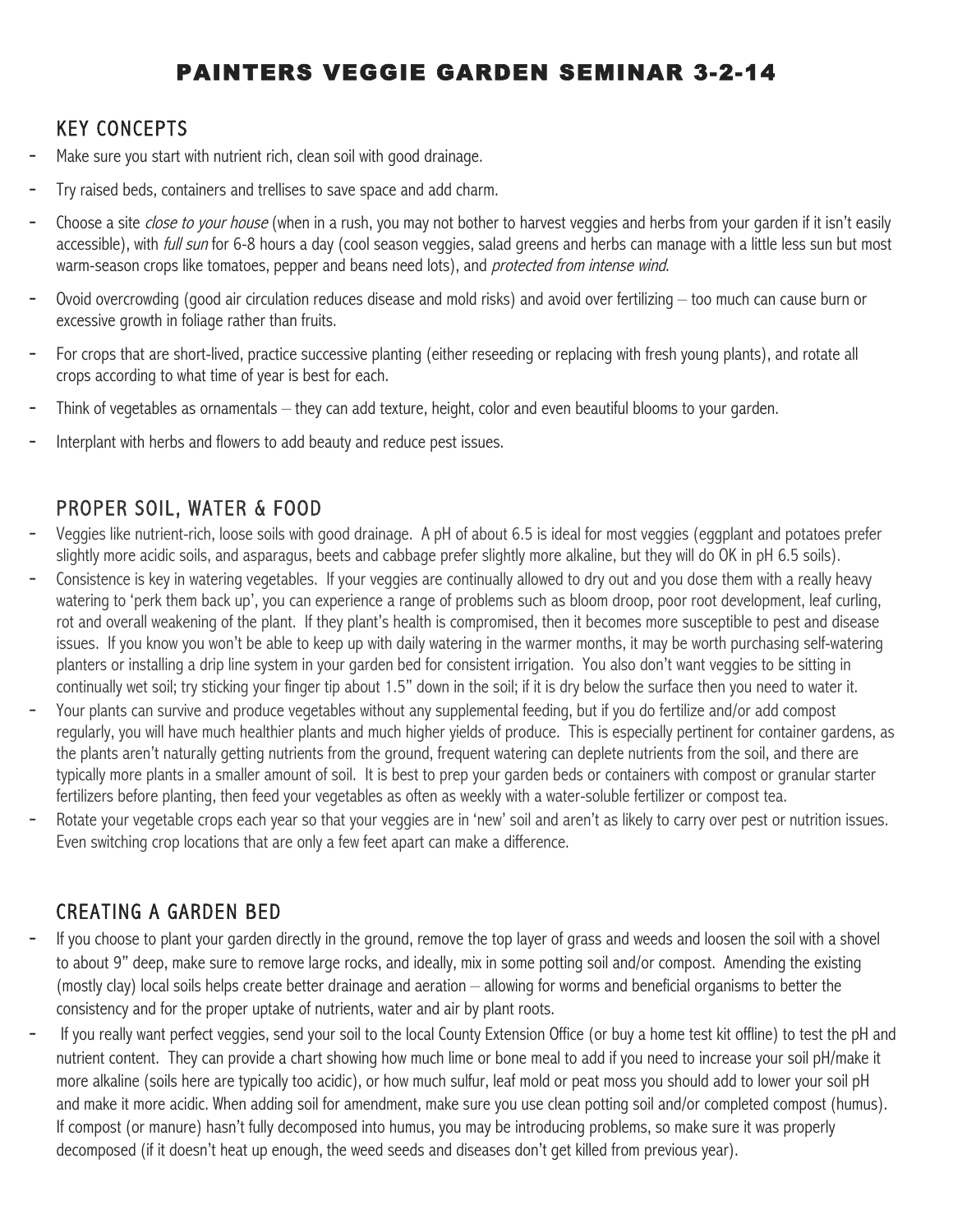# CREATING A RAISED BED

- If you have limited space or don't feel like breaking ground, building a raised bed or using varied containers for your garden is very easy. You can also try using more vertical space – fences, deck or balcony walls and latticing can all serve as vertical garden space. Cucumbers, beans, peas and other vines can easily grow on trellises – you may occasionally need to add some ties.
- Raised beds can be made of a variety of materials wood, stones, concrete blocks, bricks, and recycled corrugated metal are all easy and relatively inexpensive materials. You can purchase raised bed corners that allow you to simply slide or screw wood planks in place. You can also buy entire premade raised bed kits offline in a variety of designs, sizes and materials. Cedar is the best wood, as it holds up a long time to water and elements. If you have health restraints or would rather not bend down or kneel to garden, you can also build or buy an elevated raised bed so that the veggies are at waist height. (Gardener's Supply is a good resource.)
- When determining the depth of your raised bed, you need to consider what you will be planting. If you only plan on salad greens and a few herbs, you could get away with a bed of only 6-8" deep. Most vegetables require more depth for ideal growth and root health; a depth of 10-20" is ideal (especially for tomatoes).
- The size of your raised beds obviously depends on how much space you have, but another important factor is ease of use. You should be able to reach at least half way across your bed from the side, so that you don't have to walk inside to work in it (walking on the soil compacts it). For most people, a width of no more than 4 feet is ideal – you can make 4x4 square beds or rectangular sizes.
- Before building the walls of your raised bed, you should still start with a clean base. If you have grass beneath the area, either remove the top 2" of ground or cover it with a weed mat to prevent weeds from growing up into your raised bed. It is also a good idea to lay down some kind of hardware cloth or wire mesh to keep burrowing rodents away from your veggie roots.
- If you plan several larger raised beds and don't want to spend a lot on soil, then consider using some of your own dirt mixed with potting soil or compost to improve its drainage and nutrient value. Asheville Mulch Yard has several locations that offer a range of soil, mulch and compost mixes by the truckload. You can also find a link on our website 'Links' page with a soil calculator that will tell you how much soil is needed to fill your bed size.

## CREATING CONTAINER GARDENS

- In general, the bigger the container the better. Smaller containers dry out faster and need daily or twice-daily watering in the heat. Depending on what you want to plant, you need to consider the depth of the pot to ensure that plants with deeper root systems will have the proper room to develop. You also want to consider weight – if you may be moving the pot after it has been planted, then consider the original weight plus plants and wet soil! Finally, you may want to consider appearance – maybe you want all of your containers to match in style/theme, or you prefer a mixing of sizes, shapes and colors. You can use a variety of shapes, materials and sizes as long as they have proper drainage. You can even buy self-watering planters that extend time in between waterings.
- Remember to place your pots in a protected area with lots of sun wind can batter foliage and dry pots out faster. Placing large and small pots close together can help to protect them and also helps to raise humidity and keep plants happier.

#### EDIBLES THAT CAN GROW IN CONTAINERS (instructions generally apply to gardens too)

- Herbs: All herbs can grow in containers some like fennel and dill can get pretty tall, but just make sure they have enough depth and provide support if needed. Cilantro needs part shade in the heat of the summer (does better in cooler temps.) and benefits from successive planting. Basil needs to have its flowers pinched off or they interfere with leaf production and flavor. Mint is best in a container because it spreads so aggressively – a wide shallow bowl works great. Sage should always be planted with its crown set slightly above the soil surface and both sage and lavender need exceptional drainage as they are prone to mildew and rot issues. Most herbs are also very attractive and often have lovely edible blooms – try mixing with veggies.
- Tomatoes: Some tomatoes are "determinate" types, which will stop bearing after a month. Most are "indeterminate" kinds, which will keep flowering and setting fruit until killed by frost, although colder weather will slow production. Determinate bush varieties (more compact, more fruit ripening at once) are easier to grow in containers as they are shorter and bushier, but indeterminate vining tomatoes can also be grown in pots. Staking is best for all varieties, but larger vining types will need a tall trellis (15'). Cherry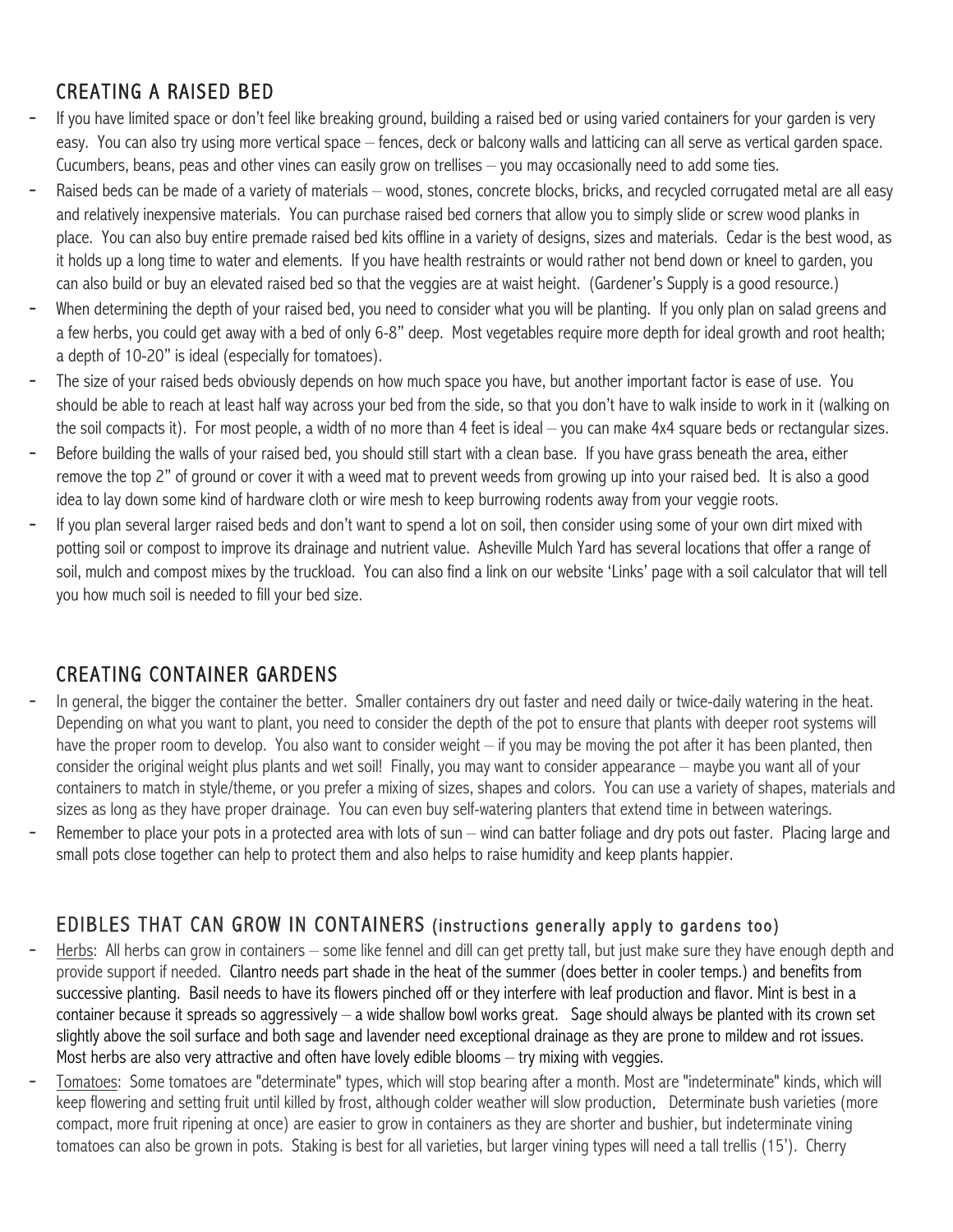tomatoes tend to be smaller plants and work well in pots and hanging grow bags. When planting tomatoes, clip off the bottom branching stems & plant deep in the soil for more roots. 6 plants can provide enough tomatoes for a small family to eat both fresh & canned. Just 1-2 cherry or grape tomatoes can provide a large crop. Make sure you provide at least 2' between plants and give them lots of sun and regular water (if allowed to dry between waterings, cracking may occur.)

Peppers: Most pepper varieties are naturally compact to start with, so they make easy container plants. Simply add a small support stake to the pot for larger varieties. They are also very ornamental – try growing several different colored peppers or an ornamental or hot pepper variety for contrasting sizes and shades. Peppers like consistently moist soil, but not wet, and lots of sun.

- Cucumbers: Compact bush varieties of cucumber are best for containers. Vining cucumbers probably work best in the ground or raised beds on trellises, but they can also be planted in larger containers with trellises.
- Salad greens: Salad greens/lettuces only require a half foot of soil, but make sure they don't dry out & keep them in part shade in the heat of the summer. Successive planting is key to having fresh greens all season – either sow or plant new starters every 3-4 weeks. Lettuce, arugula and spinach are all very fast-growing from seed and good successive crops for cooler temps in spring and fall. You can also cover rows with mesh or shade cloth to help extend harvests in warmer/sunny months.
- Cooking greens: Require deeper soil that lettuces. Swiss chard, mustard & kale are the easiest. Remember that they cook down a lot, so to grow enough for regular harvesting, you will need multiple large containers. Mustards grow very fast, so can be reseeded or planted several times in cooler months. Cooking greens can make fantastic ornamentals.
- Seed Potatoes: Fill container with 6+" soil, place small seed potatoes (or 2 oz. cuts of larger seed potatoes) about 3-4" apart & cover with 2-3" soil or compost. (Wait for the potatoes to start sprouting before planting, and if you are cutting up larger potatoes, make sure each piece has 2-3 eyes). When plants are 6" tall, mound a few more inches of soil or compost over the base of plants (cover about 1/3 of the bottom growth). Repeat this mounding process every 1-2 weeks until reaching the top of the container. Harvest potatoes any time after they start flowering (some wait until the plant yellows & dies). ½ whiskey barrels work well, giving a lot of space for potatoes to grow, and the blooms and foliage are quite attractive.
- Eggplant: Dwarf or patio varieties are easiest, but all types grow well in containers. They tend to fruit earlier than in the ground & have fewer disease issues. Keep well watered in the heat of the summer. Another great ornamental with bright color & unique shape.
- Summer squash: More compact than winter squash, but still needs a trellis or a large container that it can spill from (1/2 whiskey barrel). Harvest fruit between 7-12" for best flavor. Try stuffing and baking any that get overly large. Blooms are also great stuffed and fried or baked. 1-2 plants provide enough squash for 2-4 people.
- Beans: Beans are best direct sown plant individual beans 4" apart and sow new ones every few weeks for continual harvest. Be careful not to plant beans too early as cold can cause rot. Bush beans (especially compact varieties) are easiest to grow in pots. Try Scarlet Runner Beans for small harvests & amazing blooms. Pole beans are more productive over the long run than bush beans, but they are a bit more involved when planted in a container. Train the 6- to 8-ft.-tall vines on a trellis or tepee made from bamboo poles.
- Okra: A bit challenging to grow in containers, as they need a lot of space/depth. Need a 5gal. bucket or larger for each individual plant. 4 plants produce enough pods for 2-3 people. A great ornamental mixed in pots or beds with other attractive veggies as it provides height and beautiful hibiscus-like blooms. Billy Bob Red has rich burgundy pods.
- Melons: Need trellises or larger containers like 1/2 whiskey barrel to allow for cascading over sides. 1-2 plants can provide enough fruit for 2-4 people.
- Blueberries: Dwarf or compact varieties are easiest to grow in containers, but most any blueberry can grow in a pot if it is large enough (20+"). The good thing about growing blueberries in containers is you can easily amend the soil to their preferred acidity. Remember that you need to plant 2-3 close together for cross pollination. If in the ground or in a large container, make sure you don't plant other plants around the base of the blueberry, and cover the crown with a few inches of mulch to retain moisture.
- Strawberries: Very easy to grow in containers of all kinds (not just the traditional 'strawberry pot') as well as in the ground. Does not require very deep soil  $\&$  there are several ornamental varieties with tasty fruit and bright pink blooms.  $\sim$  10 plants can provide 5-10 quarts of berries once established (typically more/faster in beds).
- Radishes: Easy to grow even in small pots keep in part shade in the heat of the summer. Don't transplant well direct sow.
- Sweet potatoes: A big benefit of growing them in pots as that they aren't as likely to suffer slug damage. Ornamental sweet potato vines actually produce tasty potatoes as well! They look great cascading out of ½ whiskey barrels, which give them plenty of room.
- Peas: Shelling Peas, Sugar Snap & Snow Peas all grow well in containers with a trellis. Plant in early spring or early fall as they don't produce well in the heat. Peas are best direct sown, spaced 5". Try successive sowings every other week for more continual harvests. They appreciate occasional fertilizer.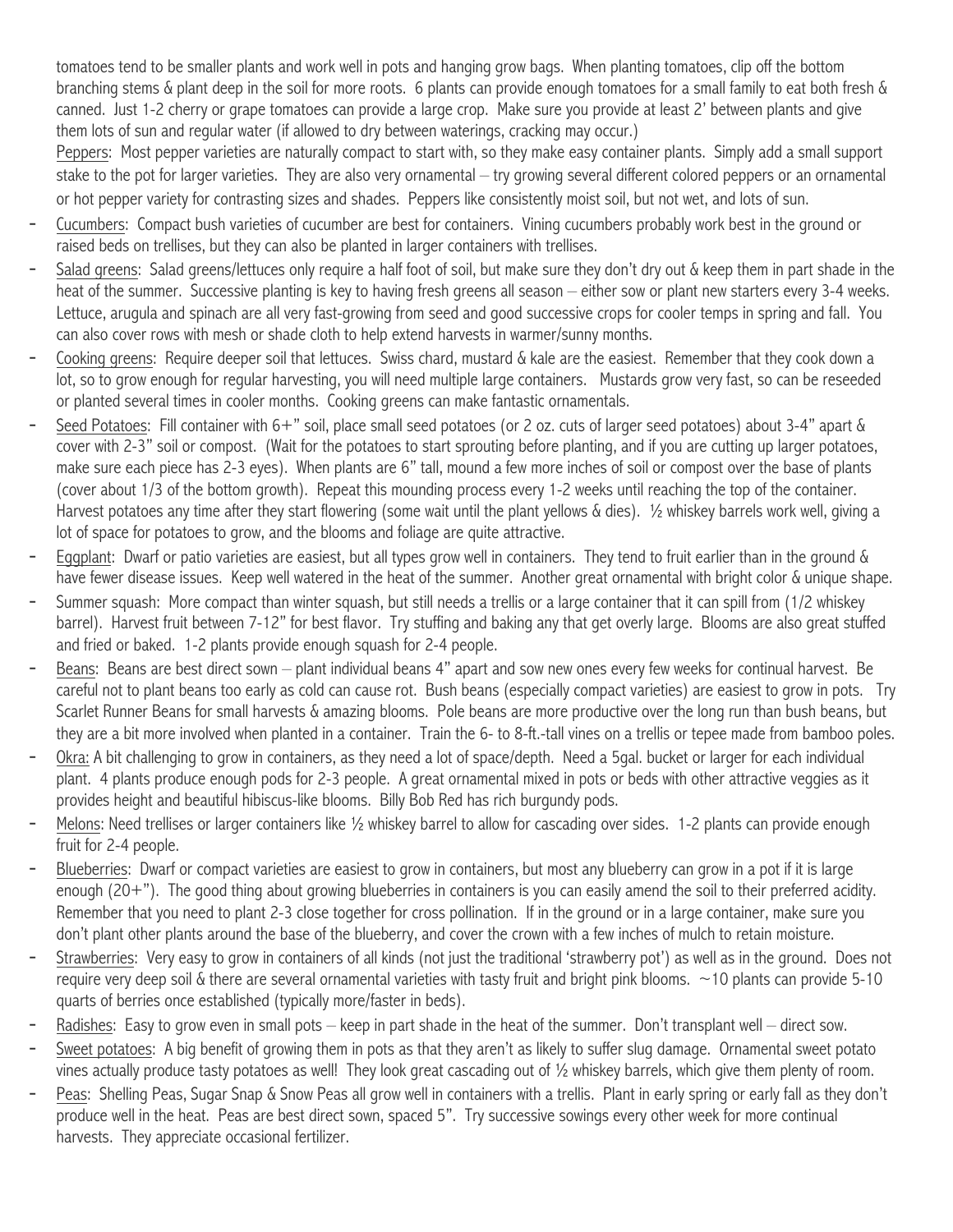- Beets: Grow easily in containers or ground, harvest beets at 2" diameter for sweet flavor (get woodier when bigger), and beet tops make great cooking greens.
- Carrots: Grow easily (and faster) in pots than in ground. Don't transplant well direct sow early spring, harvest August-October (or mulch with hay/leaves & harvest through winter).
- Green Onions: Easier to grow than regular onions and reguire less spacing only 1" between plants. You can actually harvest the tops of the green onions (when 6-8" tall) and leave an inch above the bulb, then replant it for several more harvests!

### MINIMUM SOIL DEPTH FOR VEGGIES IN CONTAINERS OR RAISED BEDS

| $5 - 6"$   | Chives, lettuce, radishes, other salad greens, basil, coriander                           |
|------------|-------------------------------------------------------------------------------------------|
| $7 - 9"$   | Bush beans, garlic, kohlrabi, onions, Asian greens, peas, mint, thyme                     |
| $9 - 10"$  | Pole beans, carrots, chard, cucumber, eggplant, fennel, leeks, peppers, spinach, parsley, |
|            | rosemary                                                                                  |
| $10 - 12"$ | Beets, broccoli, okra, potatoes, corn, summer squash, dill, lemongrass                    |

# VEGGIES THAT DO BETTER IN RAISED OR REGULAR GARDEN BEDS (NEED MORE SPACE)

- Vining Cucumbers: Easier when in a raised bed or the ground where you can use a trellis. Plant in 6" tall hills of soil, space 3+ feet apart and weed frequently. Make sure you wait until temperatures are consistently warm.
- Sweet Potatoes: When in beds rather than containers, plant 6-12" apart in rows of soil mounded 6" high. Keep control of weeds (the roots don't like competition). Can be harvested at any point – best before hard frost.
- Corn: Easy to do from seed (3 seeds every 10") or vegetable start. Plant starts 8-10" apart in several rows (if using seed, plant several about an inch apart and thin later on). Allow 2.5-3' in between rows to walk. You typically need to protect young plants from crows with netting, and mature plants are prone to deer, horse, raccoon and crow damage. Try a scarecrow or a CD hung from fishing line over the crop to deter crows; electric fencing is the only way to keep 4-legged pests out.
- Summer & Winter Squash: Allow a lot of room for each plant (only need a few of each variety for 2-4 people) space summer squashes  $\sim$ 2' apart and winter squashes 3-5'. Try to water around plant base without getting the stems and leaves soaked – all squash are prone to molds. Powdery mildew can be a big problem in our area, especially during wet summers – a spray made of 1 part milk and 6 parts water can help suppress mildew if applied every two weeks in mid-late summer. Winter squash in particular face not only mold challenges but many pests. Damage by squash bugs, vine borers and cucumber beetles can be minimized by shielding rows with staked mesh covers until plants begin to bloom (this is their most delicate time).
- Brussels Sprouts: If planted in early spring (heat-resistant varieties are best) you may get a decent summer harvest before things heat up too much. In our climate, planting in early-mid summer for a fall harvest is ideal. Need at least 2' space around each plant.
- Asparagus: A little more involved to plant, but once established, they are low maintenance and provide years of harvest! Dig trenches in weed-free, compost enhanced soil 12" deep & wide. Place asparagus crowns in trenches spaced 1-2' apart and cover with 3-4" soil/compost. Mound with several more inches every week until the trenches are full. Mulch, water and weed regularly the first two years until established. Allow attractive foliage to remain until early winter after heavy frost damage, then cut back and mulch. Harvest sparingly the first year when stalks are 5-7" tall. Once established, harvest for 4-6 weeks; when begin to get spindly, allow the rest to mature to tall plumes and don't cut back until late fall/early spring.
- Broccoli & Cauliflower: Plant in early spring or late summer for harvests in cooler temps (at 75+ deg. they start to bolt). Can be grown in large containers (3g pot for *each plant*), but grow best in raised or garden beds with more space
- Onions: Can sometimes be a bit tricky. Require more space than green onions, with plants 4" apart and rows divided by 15". Onions do best in long days of full sun, with consistently moist, good draining soil. They prefer softer soil texture (not clay!) and high nutrition, so use a hummus base or add fertilizer regularly.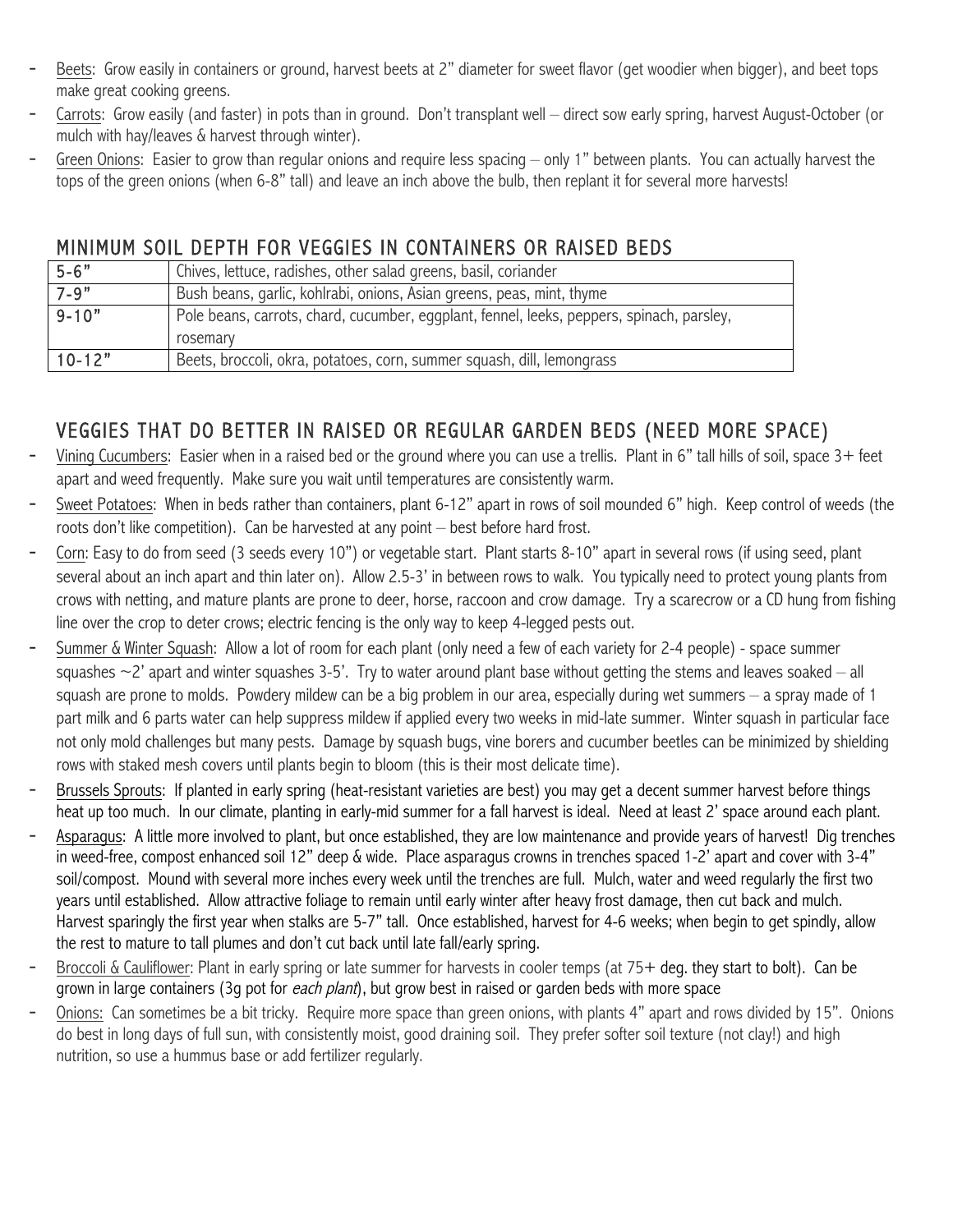## COMPANION PLANTING

Try to follow the guide below when planting to ensure the success of your edibles. Most of these plants can still survive when planted with the others to 'avoid', but they do best with their 'good' counterparts. This is most important when planting in smaller spaces like raised beds and containers. Using large containers to create attractive and useful combinations can be a lot fun - try making "theme" containers (an Italian pot, a salsa pot, a pickles pot, a salad pot), or plant them for maximum production through rotation planting (lettuce followed by beans, followed by broccoli, followed by winter greens).

#### Good Companions

- Beans, carrots, squash
- Eggplant, beans
- Tomatoes, basil, onions
- Lettuce, herbs
- Spinach, chard, onions

#### Combinations to Avoid

- Beans with onions and garlic
- Carrots with dill or fennel
- Tomatoes or squash with potatoes
- Onions with beans and peas

Try combining vegetables with edible flowers or herbs to create beautiful combo pots or garden beds and help deter garden pests (check out the list of pest deterring plants later in this document). Make sure you account for similar water and light needs when adding flowers or other plants to your combos (rosemary likes hot and dry conditions so may not go well with water-hungry cucumbers or tomatoes). A great way to add physical appeal is to combine taller plants with shorter and trailing items, such as sweet potatoes, squashes, cucumbers or scarlet runner bean.

FLOWERS THAT MIX WELL WITH VEGGIES (share the same general light, sun & soil needs) Ageratum, Celosia, Cosmos, Gomphrena, Rudbeckia, Sunflowers, Zinnias & Ornamental Grasses

## PLANTS WITH EDIBLE BLOOMS

Nasturtium, Borage, Arugula, Calendula, Basil, Anise Hyssop, Bee Balm, Chamomile, Chives, Cornflower/Bachelors Button, Daylily, Dill, Fennel, Fuchsia, Gardenia, Hibiscus, Hollyhock, Honeysuckle, Viola, Pansy, Lavender, Lemon Verbena, Lilac, Marigold, Oregano/Marjoram, Mints, Mustards, Okra, Rosemary, Runner Bean, Sage, Savory, Scented Geranium (not Citronella), Snapdragon, Squash, Sunflower, Thyme, Tuberous Begonia

\* All edible blooms should be tried in small quantity as individual reactions can vary.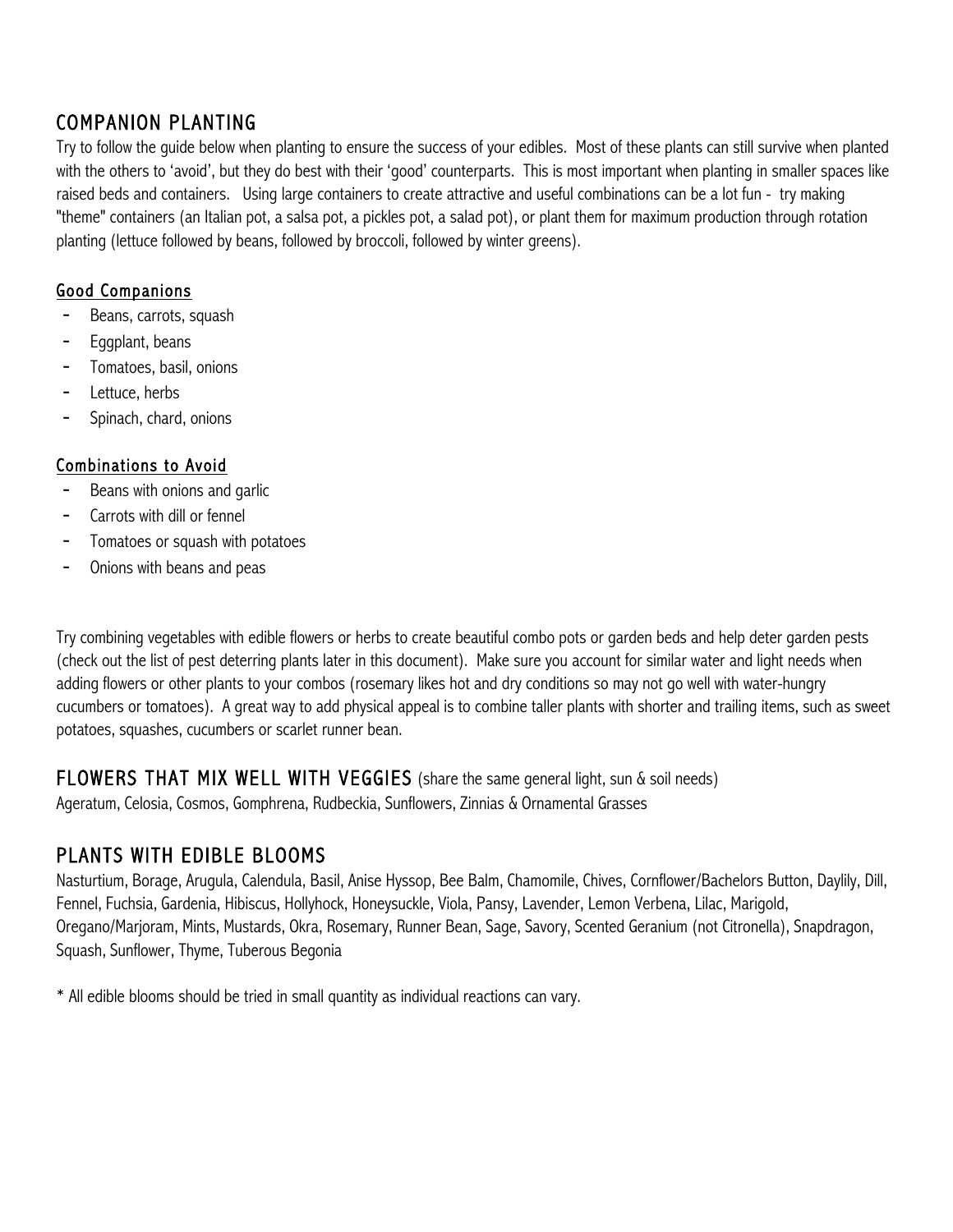# VEGETABLE & HERB PLANTING SCHEDULES

| <b>Early Spring</b>                 | Lettuce, Arugula, Spinach, Broccoli, Cauliflower, Cabbage, Brussels Sprouts, Snow Peas & Sugar Snap       |
|-------------------------------------|-----------------------------------------------------------------------------------------------------------|
| (Leave plants outside for several   | Peas, Dill, Cilantro, Borage, Chives, Parsley, Swiss chard, Mustard, Collards, Kale, Beets                |
| days to acclimate before planting.) | (highlighted plants can be sensitive to frost until established)                                          |
| Spring                              | Radicchio, Asian Greens (Mizuna, Tatsoi, Pac Choi), Potatoes, Radishes (direct sow), Corn, Beans          |
| Late Spring-Summer                  | Tomatoes, Peppers, Cucumbers, Eggplant, Okra, Summer Squash, Winter Squash, Basil                         |
| (night temps above 50°)             |                                                                                                           |
| Late Summer/Early Fall              | Lettuce, Mustard, Asian Greens, Swiss chard, Collards, Kale, Spinach, Arugula, Broccoli, Cauliflower,     |
|                                     | Radicchio, Turnips, Carrots, Squash, Beets, Radishes, Parsley, Cilantro, Garlic (harvest bulbs next year) |
| Hardy to 30°                        | Arugula, Beets, Chinese Cabbage, Cauliflower, Lettuce, Mustard, Spinach, Swiss chard, Parsnips, Green     |
|                                     | Onions, Chives                                                                                            |
| Hardy to 20°                        | Cabbage, Broccoli, Brussels Sprouts, Carrots, Kale, Collards, Leeks, Turnips                              |

\* Hot weather can cause many greens to go to seed or taste bitter. To lengthen your harvest time, make successive plantings, harvest the young leaves frequently, give them some protection from the sun, keep them well watered, pull some to avoid overcrowding and try heat-resistant varieties

#### HARVEST TIMES

Peppers. Peppers are ready to harvest when large and of correct color (green peppers should be harvested when green, before turning orange or red and losing crispness, red peppers should be harvested after they ripen from green to red). Hot peppers left to change color will get hotter. As with tomatoes, the first few you pick will teach you to gauge ripeness.

Lettuce. Pick lettuce before hot weather encourages the plant to bolt, which makes the leaves taste bitter. With lettuce and most other greens you can continually harvest from the same plant – use scissors to cut the largest leaves (5" or less is ideal) and leave the smaller ones to mature. Harvest from the same plant every few days until it stops producing new leaves.

Green beans. Pick the pods when they are a little less than full grown to ensure tenderness (you may have to experiment with a few to see how big they get). If pods get too big they can be tough and stringy. Pick beans when vines are dry (wait for dew to evaporate) to avoid spreading disease. Harvest regularly to encourage continual production.

Peas. With garden peas, test the first pods to see how large they need to be before peas are fully developed inside. Pick them immediately before shelling and cooking – they are best fresh. For snow peas and sugar snaps, taste a pod when it nears full size. You want a crisp, crunchy, fresh-tasting pod, in which the seeds have started developing but are nowhere near round. Pods left too long on the vine get tough and stringy.

Cantaloupes and honeydews: Melons can be tricky. You can knock on the melon to listen for a dull, hollow sound or see if it smells sweet. A ripe cantaloupe will begin to show tan or yellow coloring underneath the netting on the skin. A honeydew will feel smooth, not hairy. Cut the stem rather than breaking the fruit off, which creates a wound that may cause the fruit to rot. Let the fruit ripen for another day or two at room temperature before cutting into it.

Watermelons. When the spot beneath the melon where it sits on the ground turns yellowish, rather than white or green, the melon is close to ripe. The rind also gets tougher, so test it with your thumbnail to how easily it dents. For old-fashioned full-sized watermelons, the traditional ripeness test is to thump and listen for a dull, hollow sound, but this may not work as well with the smaller varieties. Ultimately, you'll have to cut one open and decide if it's ripe, and use that as a standard for the rest of the crop.

Cucumbers. Research your exact variety to see how large the cucumber is expected to get and how long till maturity, but keep in mind that you can pick them at any stage. Smaller ones will be more tender, with thinner skins and few or immature seeds. Too-old cucumbers get dry and woody. Like melons, cucumbers should be cut from the vine, not pulled.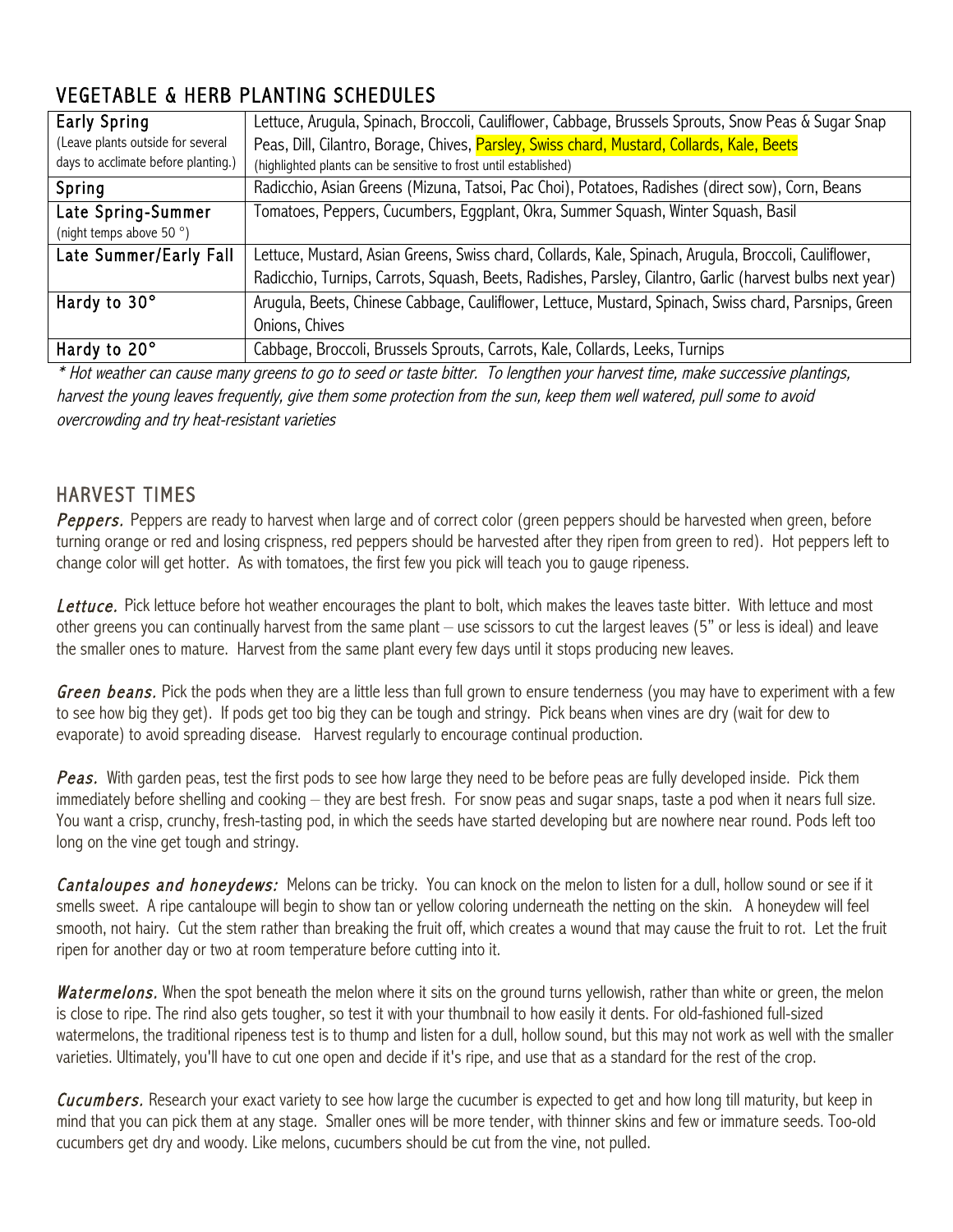Sweet corn. Timing is critical with corn. The kernels begin to lose sweetness and flavor as soon as they are picked, so you should harvest and shuck them as close to cooking as possible. Sweet corn is ready to harvest when you can feel full, rounded kernels beneath the husk, the silk at the top is getting dry and brown, and when a squished kernel produces a milky sap.

Potatoes. Potato plants die back as they finish making their crop. Begin digging when the foliage starts to yellow and wither. Gently knock off dirt and allow the tubers to dry indoors, covered with dry towels, for a day or two. Protect the tubers from sunlight at all times to prevent greening that may result in bitterness. Eat the "less than perfect" potatoes first, but keep in mind that they won't store forever. Some people will store them layered with sawdust or hay or in milk crates – just avoid piling on top of one another.

Root vegetables. Read the seed packet to see how long it should take before you start checking to see if your variety of carrots, beets, turnips, radishes or parsnips is ready. When it's about time, loosen the soil gently and pull one up to see how big it is. Root vegetables are more tender and delicate in flavor if eaten younger and smaller; as they get older and larger, they get tougher, woodier and more pungent. If you don't mind eating larger ones, you can store some root crops right in the cold ground after the tops die. Spread a thick layer of leaves, straw or other mulch to keep the ground from freezing so you can still dig them up, and you may be able to harvest carrots, turnips or parsnips into the late fall.

Winter Squashes. Fruits are ripe if you cannot easily pierce the rind with your fingernail. Never rush to harvest winter squash because immature fruits won't store well. Unless pests or freezing weather threaten them, allow fruits to ripen until the vines begin to die back. Expect to harvest three to five squash per plant. Use pruning shears to cut fruits from the vine, leaving 1 inch of stem attached. Clean away dirt with a soft, damp cloth, and allow fruits to cure for two weeks in a spot that's 70 to 80 degrees Fahrenheit. Store cured squash in a cool, dry place, such as your basement, a cool closet or even under your bed. Check every two weeks for signs of spoilage.

## CONTROLLING GARDEN PESTS

The key to controlling pest and disease damage is preventative action. Educate yourself on the most common garden pests and know how to recognize the signs of damage and where to look for those responsible. Practice regular pest checks, make sure you thin plants to avoid issues associated with overcrowding, and make sure plants have adequate, consistent water and sun.

## HERBS AS PEST REPELLANTS – they're beautiful, scented & edible!

Rosemary: A hearty long-lived plant. It can help ward off cabbage moths, bean beetles, carrot flies and destructive nematodes & slugs. Put it on the grill in summer to keep mosquitos away.

Mint: Its strong smell is unappealing to a number of critters, including ants, aphids, rodents, cabbage worms and cabbage moths. Pennyroyal Mint has been historically used as a pest deterrent & is very effective, but not meant for eating.

Basil: This delicious, leafy herb repels aphids, flies, thrips, mosquitoes, tomato worms and mites. Cinnamon & Christmas Basils are especially effective & have beautiful blooms.

Catnip: It may attract cats, but it is also a natural flea repellent. Additionally, it can ward off mosquitoes, rodents, Japanese beetle, flea beetles, aphids, weevils, ants & cucumber beetles.

Chives: Great for cooking and can also deter spider mites, Japanese beetles, Japanese rust flies and aphids.

Lavender: The sweet smell helps keep slugs at bay. It also looks beautiful and can attract friendly butterflies while deterring pesky moths and fleas.

Nasturtium: This flowering plant is pretty and may also deter aphids, whiteflies and squash bugs.

Onion: Onions can scare away bean leaf beetles, flea beetles, harlequin bugs, Mexican bean beetles, mice, spider mites, squash vine borers and ants! Ornamental Onions have exceptionally beautiful blooms and the same pest deterring properties.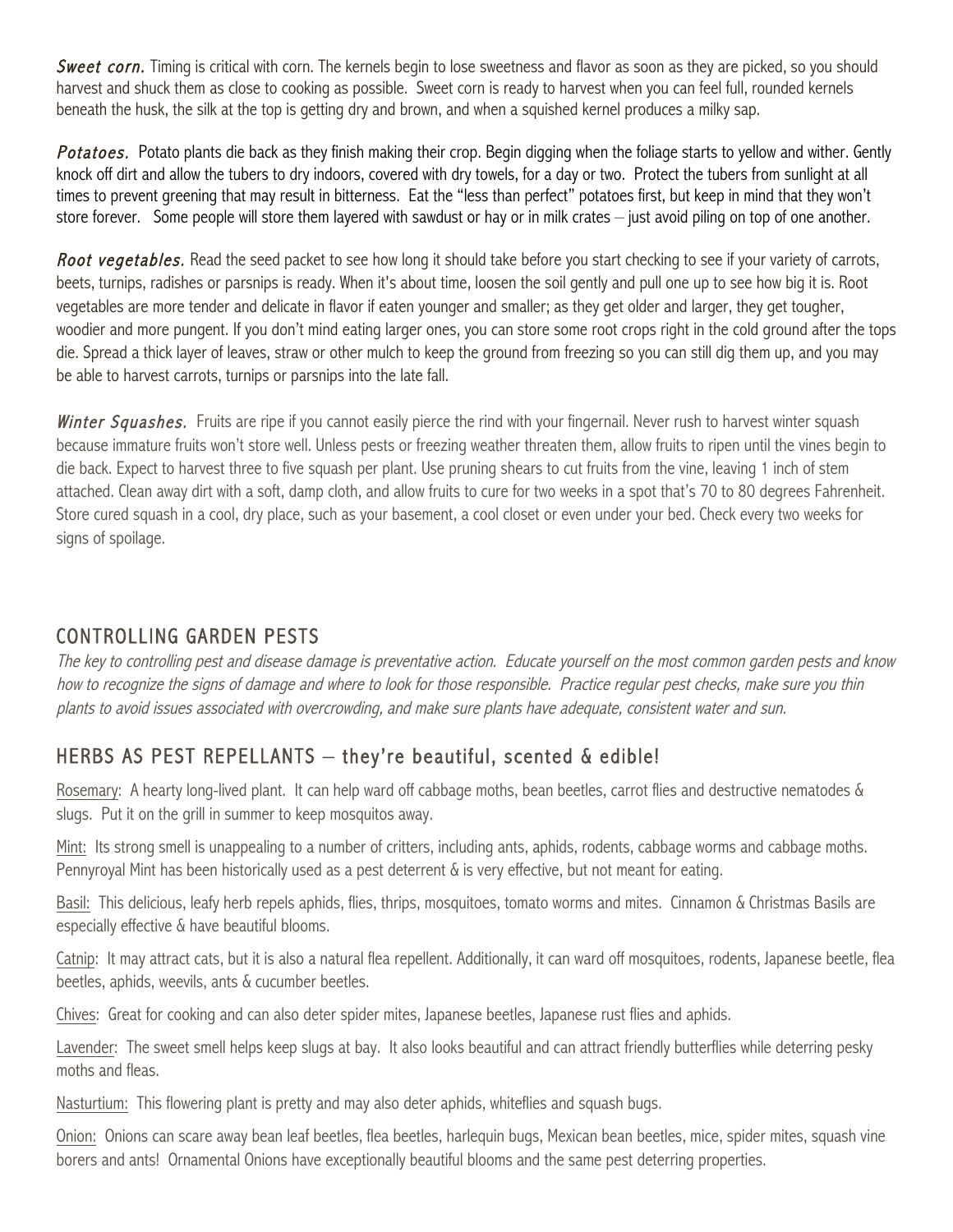Petunia: These beautiful flowers are also great for pest control. They can work for aphids, leaf hoppers, Mexican bean beetles, asparagus beetles and tomato worms.

Radish: Radishes can ward off cowpea curculios, cucumber beetles, harlequin bugs, Mexican bean beetles, squash bugs, stink bugs and rust flies.

Borage: Deters the tomato hornworm and has incredibly blue flowers that taste like cucumber. Also great for an ornamental addition to salads!

Calendula: Beautiful bright orange or yellow daisy-like blooms, helps deter pests above and below ground. Good to plant near asparagus as it helps deter asparagus beetle.

Marigold: While they are said to deter various pests that bother tomatoes, beans and more, there are mixed reviews of this. They do have a strong smell that some rabbits don't like.

Sage & Parsley: As strong-smelling herbs, they help deter deer when planted in perimeter.

## ADDITIONAL NATURAL/ORGANIC-SAFE TREATMENTS

Deer, rabbits, squirrels & groundhogs: For deer, try placing a transistor radio in your garden and keeping it on at night, or set up a basic motion detector light. Electric fences are more expensive and not as attractive, but do help control deer damage. Deer, squirrels and groundhogs can be deterred by scattering dog or human hair around the perimeters of your gardens. Try sprinkling your garden with smelly soaps (try to use natural ones) or pureed garlic bulbs. Eco-friendly products such as Green Screen repellent use blood meal to deter deer and rabbits (it is also one of the least smelly on the market), and can be applied as a powder or by hanging bags of the product throughout the garden. (If you own dogs, they may actually be attracted by the bone meal.)

If deer are your biggest issue, you can also try planting gardens mainly consisting of 'deer-resistant' plants. If rabbits or groundhogs are the problem, try planting lots of onions and garlic in perimeters or putting up fencing (buy small mesh and bury 4" for rabbits and 10" for groundhogs with a height of 4 ft.). Rabbits may also be deterred by spraying a mixture of 1 t. Lysol per gallon of water.

- Rodents Deter rodents such as voles and gophers (they can literally eat the roots out from under everything from irises to full-grown shrubs) by adding a handful of sharp gravel to the planting hole or by planting bulbs in a mesh cage or bag. For moles, try combining equal parts castor oil and dish detergent and mix 4 T. per gallon of water to soak the tunnels and entrances.
- Slugs Try non-toxic Sluggo or remove by hand. Lay boards or cardboard on soil around plants and remove slugs from underneath each morning (freeze or place in saltwater). Also try spreading wood ash, diatomaceous earth or crushed eggshells around plants.
- Squash Vine Borers Try weekly applications of Bt (a naturally soil-dwelling bacterium).
- Fungal Diseases (Tomato Blight) Try weekly application of Serenade (coat the leaves).
- Aphids If plants aren't delicate, try squirting with strong blasts of water. You can also spray leaves with insecticidal soap or oil (or make your own mixture with water and a few drops of dish soap). Apply oil/soap on overcast days to avoid burning leaves.
- Cutworms Encircle plant stems with cardboard or stiff paper, diatomaceous earth, coffee grounds or crushed eggshells. Keep your surrounding grass cut and yard tidy.